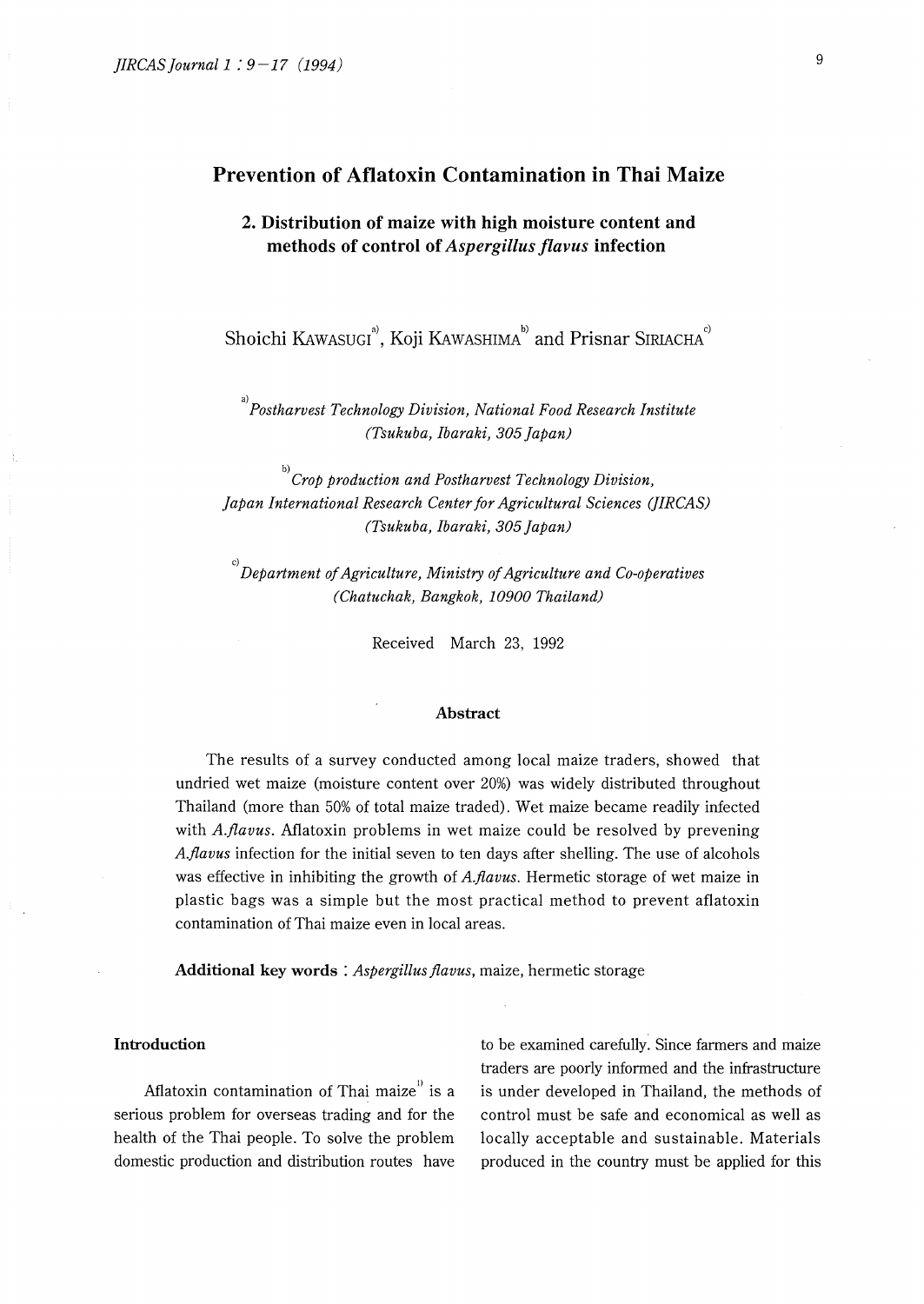# **1) Interviews with local brokers and middlemen**

Wet maize with a moisture content(mc) of about 20% to 30% or even higher was readily infected with *A.flavus.* To analyse the distribution process of wet maize and to determine why maize was not sun-dried after shelling, a questionnaire was prepared. A total of 28 local brokers and middlemen in the five main maize-producing areas in Thailand were interviewed, namely: 1.Chiang



Fig. 1. Areas where interviews were conducted

purpose. Mai and Chiang Rai, 2.Phrae, 3.Phetchabun and Loei, 4.Sikhiu and Nakhon Ratchasima, 5.Wang **Surveys on the production and distribution of** Num Yeng, Chantaburi (Fig.1). The answers were **maize with a high moisture content** tabulated to outline the situation of the postharvest distribution processes of undried wet maize.

### **2) Interviews with feed meal companies and maize exporters**

After being handled through the distribution routes, wet maize was finally delivered to big traders. Seven big traders (four feed meal companies and three maize exporters) around Bangkok and Tharua city were interviewed to obtain information on the moisture situation of maize cargoes delivered to them. Seasonal changes of the moisture content in maize kernels were tabulated.

# **Chemical and physical methods to prevent aflatoxin contamination of maize associated with** *Aspergillus flavus* **infection**

Measures besides drying to prevent aflatoxin contamination in maize have to be developed. It is not advisable to apply sophisticated technologies. Measures should be safe, applied on a small scale, flexible, inexpensive, not associated with chemical residues, and suitable for the social conditions in Thailand.

### **1) Chemical methods**

Pure chemical grade ethanol (95.0%) or methanol(99.5%) was poured(600ml or 900ml) thoroughly into 30 kg of maize(mc 31.3%) packed in traditional jute bags. Bags were then sewn up and covered with thick polyethylene film sheets for two days.

#### **2) Physical methods**

(1) Maize in various packages

It was anticipated that the wet maize kernels in hermetic storage $^{\mathrm{2}}$  like in plastic film bags would consume oxygen and would discharge  $CO<sub>2</sub>$ , creating anaerobic conditions in the bag, which would protect maize from *A.fiavus* infection. Maize kernels (104 days after planting, me 29.1%, 10kg each) were inoculated with *A.flavus*(10<sup>6</sup>/g, 50g of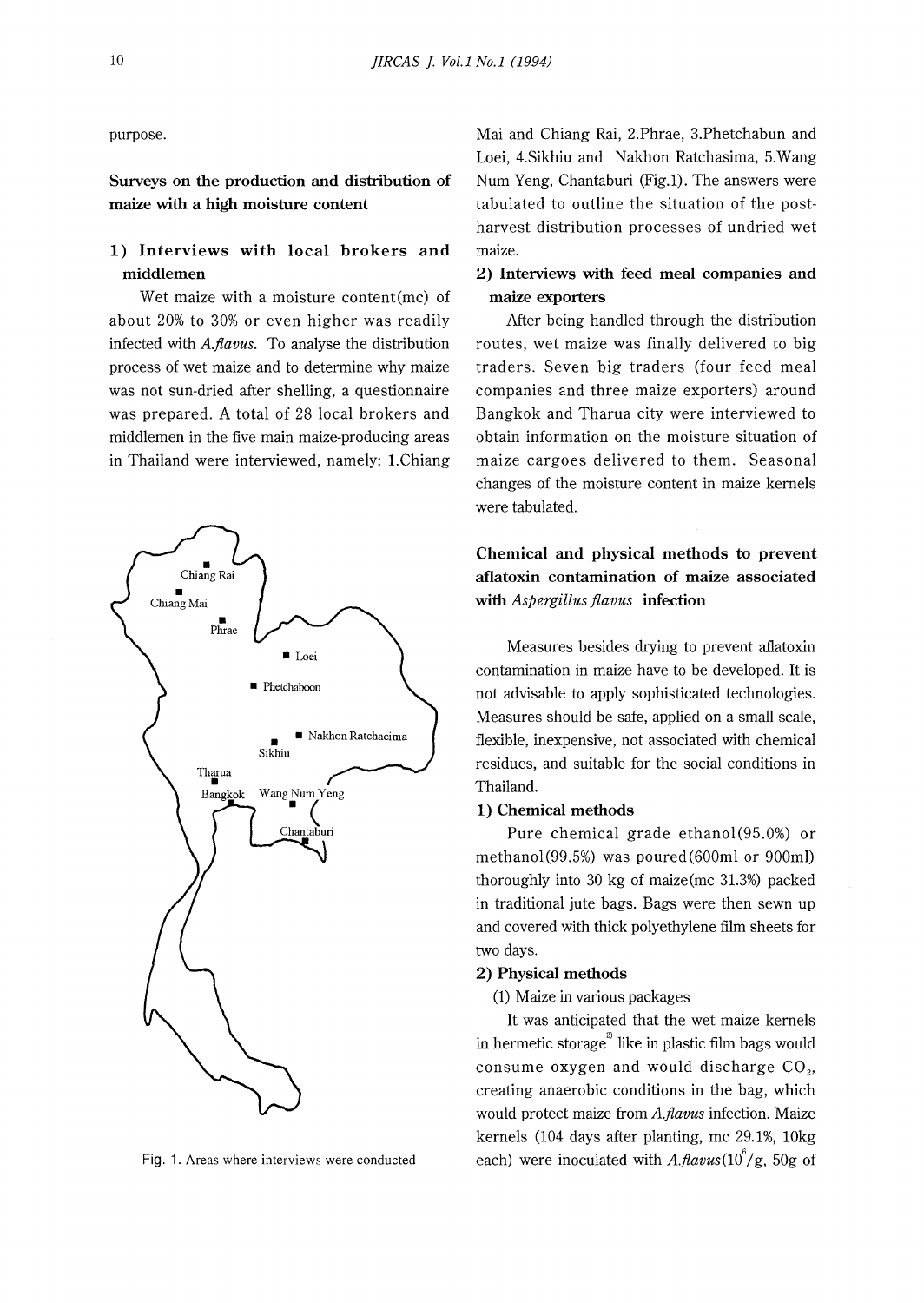milled rice) and packed in various kinds of bags. A part of the maize kernels was sterilized with gamma rays (25kGy).

Traditional jute bags, polyethylene bags(125  $\mu$ m) and fabricated polypropylene bags(500  $\mu$ m) were used for the experiments. Maize kernels at different stages of maturity (97, 111, 118, and 125days after planting, me 33.4, 27.1, 24.9 and 21.3% respectively) were packed in polyethylene bags(two kg each) after inoculation with *A.flavus*   $(10^6/g, 20g$  of milled rice).

(2) Maize kernels subjected to prolonged hermetic storage

In Phraphuttabat FCES, maize with a high moisture content (me 36.9%, 90 days after planting) was harvested and immediately shelled. One or two bags made of high density polyethylene, 45 *µ*  m in thickness were inserted inside the jute bag. Since large plastic bags which fit to jute bags of ordinary size  $(73 \times 104 \text{ cm})$  were not available, the jute bags were cut to about 2/3 size and packed with 35kg of maize with a high moisture content. There were four groups of bags as follows: C)jute bags as control, SR)jute bags with single plastic bag inside, DR) jute bags with double plastic bags inside, DF)jute bags with double plastic bags, the top end of which was folded in. Each plastic bag was tightly bound with a string except for DF in such a way as to expel the air in the bag as much as possible. The jute bags were finally sewn up and stored at ambient temperature. *A.flavus* was not inoculated.

### **Results and Discussion**

## **Survey on the distribution of wet maize 1) Interviews with local brokers and middlemen in five districts**

It is generally assumed that all the Thai maize is sun-dried on a concrete floor after shelling. However, most of the Thai maize is harvested during the rainy season<sup>3</sup>, and since mechanical dryers are not usually available, especially in local areas, a large volume of undried maize circulates in the local markets $\degree$ .

In practice, wet maize was widely distributed especially during the main season. It was learned that very few middlemen owned mechanical dryers or even drying floors. The practice of sun-drying is difficult due to technical, socio-economic, climatic, and transportation constraints. Typical monthly moisture contents (mes) of Thai maize were reported to be  $30.0\%$  (July),  $24.5\%$  (August),  $22.$ % (September),19.5% (October),16.0% (November)<sup>5</sup>. In another Thai report the average mes of maize delivered to maize exporters were  $22.0\%$ (July), 22.3% (August), 20.4% (September), 17 .3% (October) $\degree$ . These data indicate that most of Thai maize was likely to be distributed as wet maize with a me over 20%. The results of the interviews are summarized as follows:

- l. Area with one maize season (July/Nov): Phrae, Phetchabun, Loei, Wan Num Yeng.
- 2. Area with two maize seasons Qune/Sep-Nov, Nov/Feb): Nakhon Ratchasima Sikhiu, Chiang Mai, Chiang Rai.
- 3. Farmers and middlemen sell maize whenever the price is high, even wet maize. Feed meal companies or maize exporters will buy such maize.
- 4. At the beginning of the maize season (July to August), there is a strong demand in the market for maize high at prices.
- 5. Many middlemen do not have a drying floor and trade only wet maize (me 20-30%).
- 6. Around 50-90% (depending on the district) of maize is estimated to be distributed as wet maize from July to October(or November).
- 7. For the transportation and distribution of maize before sun-drying it takes 2-3 (maximum 7-lO)days.
- 8. During the second maize season (December to February), maize dries well in the field and wet maize is unlikely to become a problem.
- 9. Drying floors of middlemen are not large enough to accommodate all the products in the busiest harvest season (late July to the end of September). The capacity of the sundrying floors is usually 8-15 ton/rai(0.16 ha)/ $1-3$  days with grains laid at a  $2-3$  inch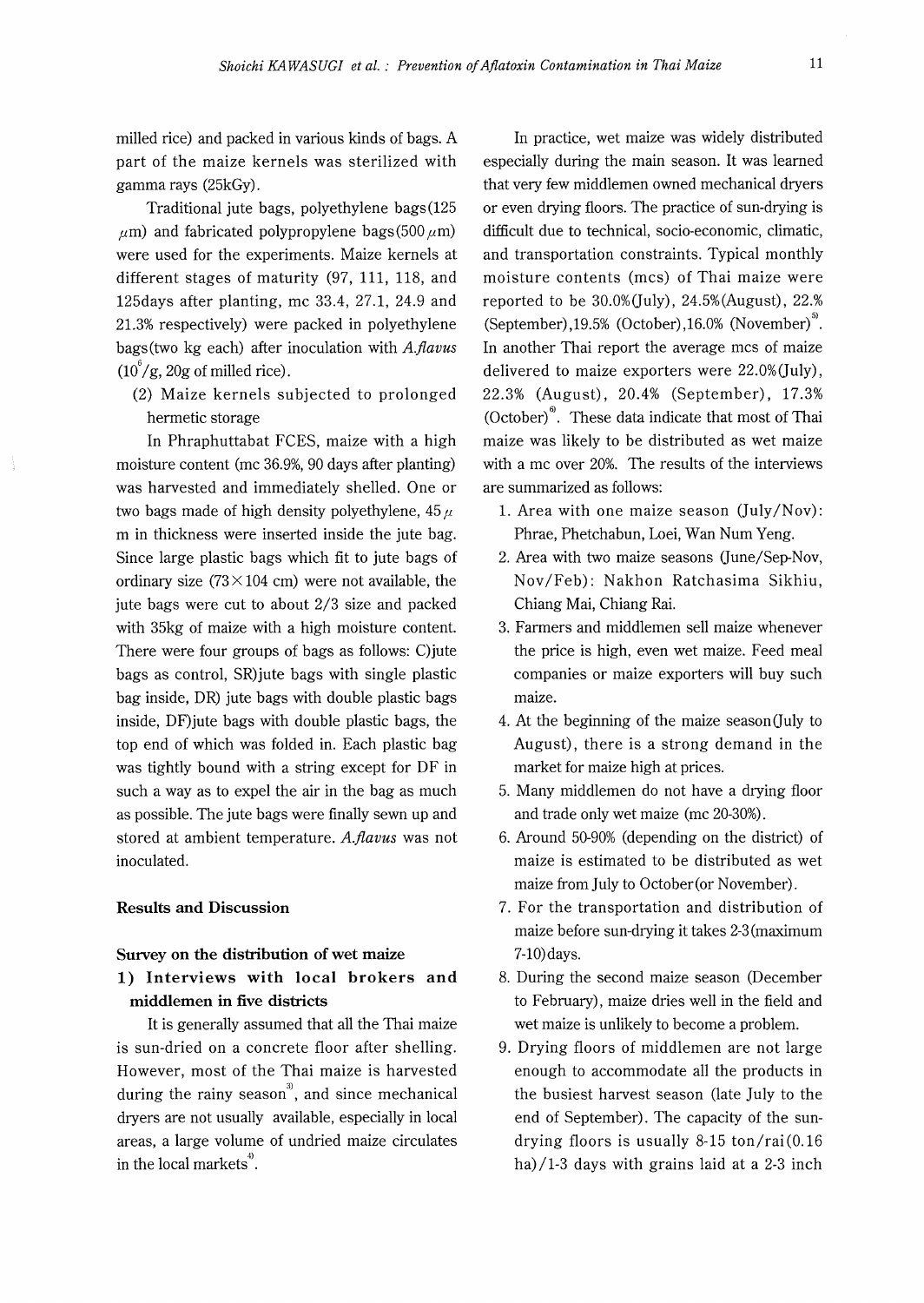thickness.

- 10. Maize rewet by rain is often sold without further drying.
- 11. In northern Thailand , maize ears are hanged to dry under roofs. It is a good practice but some alternatives (plastic net bags) should be introduced. Since this practice is laborious and requires a large wall area, farmers prefer to sell their harvested products immediately.
- 12. Middlemen or creditors often control farmer's maize. They can harvest and sell wet maize at their will when the price is high.
- 13. Some middlemen collect good quality maize stored and dried as corn ears in mountain areas.
- 14. A leader has organized a farmers' group to produce good quality maize in Loei. He introduced a field drying system (do not harvest maize until 120 days after planting), producing excellent maize.
- 15. Maize quality hardly determines the price. An inexpensive, reliable and quick method to detect aflatoxin needs to be developed.
- 16. Many local traders consider that a mechanical dryer will not be profitable to their business.
- 17. In general, better quality products are sold to feed companies and inferior ones to maize exporters.
- 18. Timely shipping is not always possible in remote areas, especially in the rainy season. Muddy roads impede vehicle traffic in the mountain areas. Wet maize has to wait for trucks for several days.
- 19. Mechanical dryers are usually not available in local areas. However, in the newly developing maize area (Wan Num Yeng, Chanthaburi) many middlemen have introduced mechanical dryers, although electric or mechanical troubles sometimes occur.
- 20. Farmers are generally poor and they need money as soon as possible after harvest. They sell maize even in the field.
- 21. Not all of the farmers have storage facilities -

for example in the Khon Buri area, the goverr,ment once prohibited farmers from storing maize in field sheds.

- 22. Farmers' storehouses have low floors and require better ventilation devices.
- 23. Field drying is a good method to decrease the maize moisture content but farmers do not like it because : 1) They have to start the next planting and can not wait another one or two weeks for field drying. 2) The product weight decreases. 3) The fresh bio-mass is reduced, and the stalks exhibit lodging, hence the reduction of yields. 4) The products are more susceptible to rodent and insect damages. 5) Farmers are usually indebted. 6) Farmers fear of losing favorable price opportunities.
- **2) Intetviews with feed meal companies and maize exporters**

Domestic consumption of Thai maize is rapidly increasing. About 30% of the annual production used to be traded in the internal market. However due to the rapid growth of chicken meat production, 70% to 80% of maize is currently domestically consumed.

l.Feed meal companies offer higher prices and collect better quality maize. Moisture contents of maize kernels are mostly less than 20%(15 to 20%).



Fig. 2. Trading of maize with high moisture content  $(mc \ge 20\%)$  in feed meal companies.

Date:  $\Box$  1-10th,  $\Box$  11-20th,  $\Box$  21-30th of every month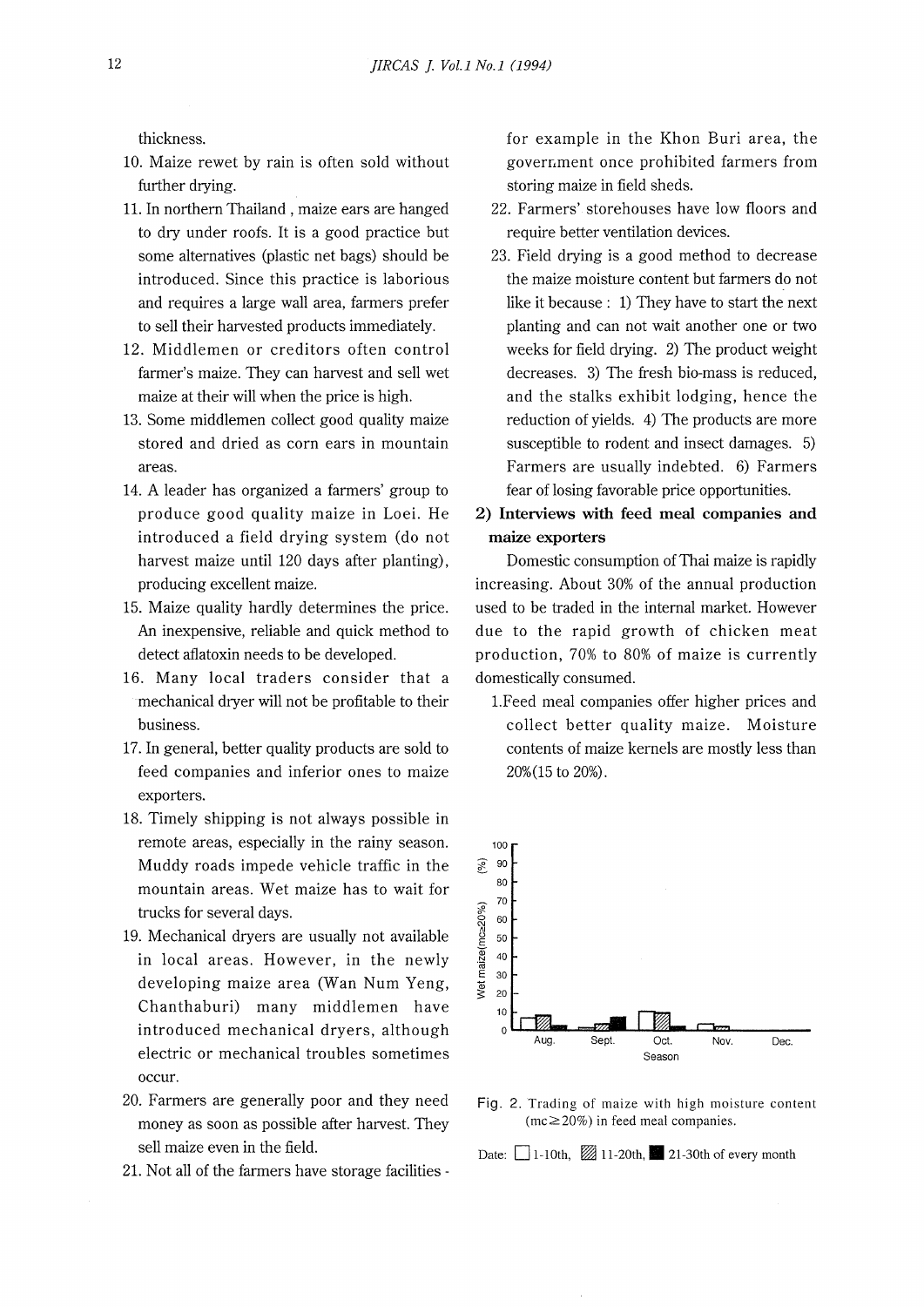

Fig. 3. Trading of maize with high moisture content  $(mc \ge 20\%)$  by maize exporters (silo).



- 2.Generally, feed meal companies avoid maize with a high moisture content though sometimes they buy it(Fig.2).
- 3.Feed meal companies are willing neither to pay for the drying of maize nor to do it on their own.
- 4.Maize with a high moisture content in hermetic storage produces a sour smell which is erroneously considered to be a sign of aflatoxin contamination.
- 5.Silos(maize exporters) have a smaller market share and buy second class maize because they usually offer lower prices compared to feed meal companies.
- 6.Silos buy maize with a high moisture content especially in August, September and October (Fig. 3).
- 7.Silos know that freshly harvested maize with a high moisture content is free from aflatoxin contamination. They claim that they can process maize with low aflatoxin contamination out of wet maize and prefer to collect such maize from the middlemen nearby.
- 8.Silos have to pay fuel costs to dry wet maize. However, they can expect higher profits by imposing weight penalties on the high moisture. In the international trade, they

demand special premiums for maize, with low aflatoxin contamination.

- 9.Since feed meal companies are more concerned with quality, they will buy wet maize in future, once they recognize the profit potential of wet maize.
- 10.It should be realized that the presence of aflatoxin can not be detected from the maize appearance.
- 11.To inflate the maize volume, a low quality lot is often mixed with a high class one, resulting in a drastic rise of aflatoxin contamination. This is likely to happen more frequently with sun-dried maize.

# **Chemical and physical methods to prevent aflatoxin contamination of maize associated with** *Aspergillus flavus* **infection**

It took a maximum of seven to ten days for the undried shelled maize to be conveyed in jute bags to feed meal companies or to maize exporters, and to be finally mechanically dried (me 14 to 15%).



**Fig. 4.** *A.flavus* infection of wet maize mixed with methanol immediately after shelling

30kg of maize (harvested 100 days after planting, me 31.3%) in jute bag was mixed with 2% (600ml) or 3% (900ml) of pure methanol and stored at ambient temperature.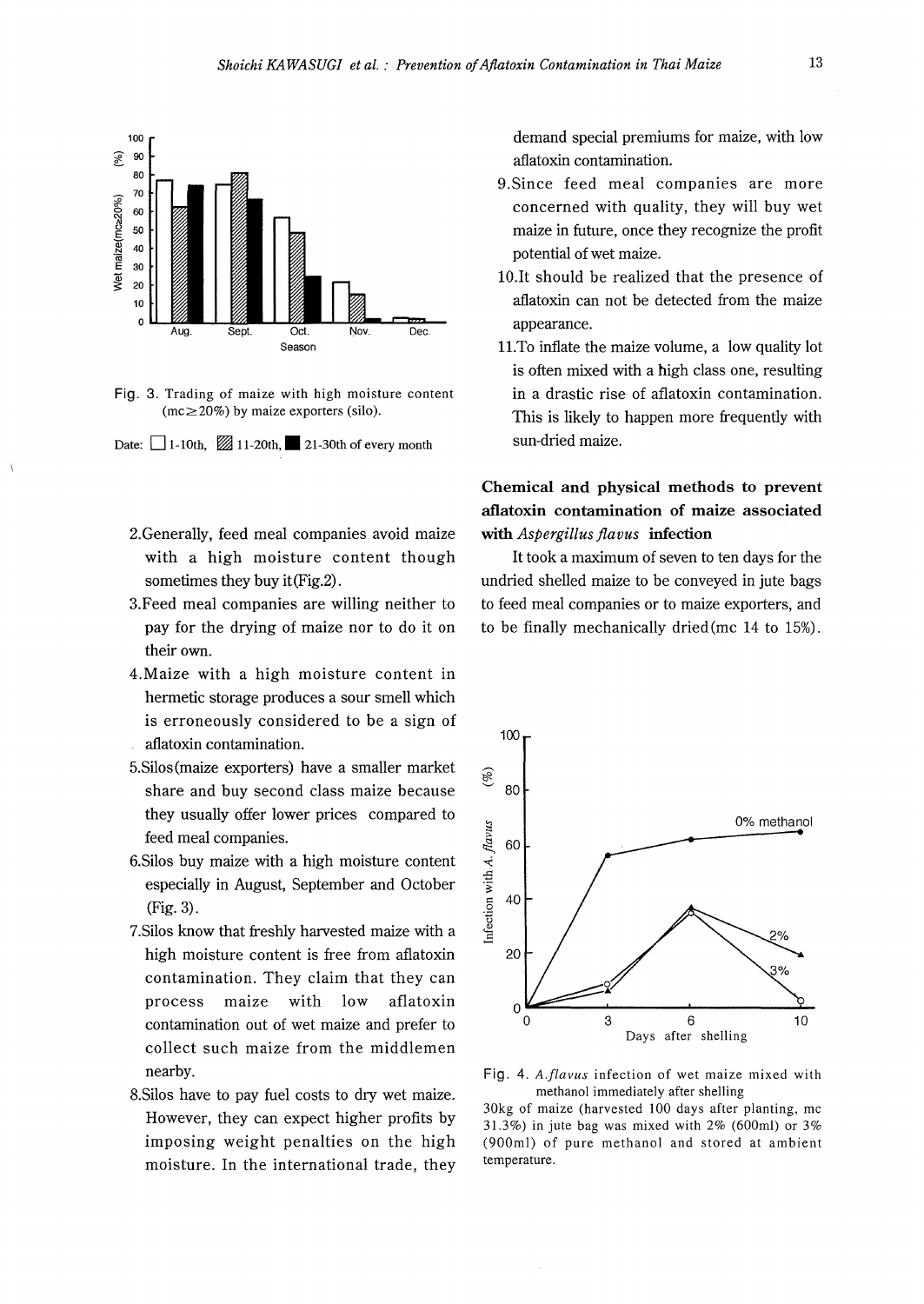During this shipping period, *A.flavus* grew quickly and produced aflatoxins. In practice, if wet maize could be protected from mold infection only for the initial seven to ten days after shelling, aflatoxin problems of Thai maize could be substantially alleviated.

### **1) Chemical methods**

(1) Addition of alcohols immediately after harvest

Moisture content of kernels(lOOdays after planting) decreased gradually from the initial 31.3% to 27.7 and 25.6% after 3, 6 and 10 days of storage in jute bags, respectively.

During the first 3 days, the infection rate of *A.flavus* in the control increased nearly by 60%, but there was no further sharp increase (Fig.4). The surface of the sterilized kernels was quickly covered with *Botryodiplodia* sp. which, caused only limited further infection with *A.flavus,* because in the kernels heavily infected with *Botryodiplodia*  sp., *A.flavus* could grow only poorly.

In the control, the accumulation of aflatoxin  $B_1$ during the first three days after the inoculation was



Fig. 5. Aflatoxin B, contamination of wet maize mixed with methanol immediately after shelling

30kg of maize (harvested 100 days after planting, mc 31.3%) in jute bag was mixed with 2% (600ml) or 3% (900ml) of pure methanol and stored at ambient temperature.

nil and after six days it exceeded the legal limit of 20ppb (38ppb) while in the methanol group(2%, 3%), it was less than 20ppb(Fig.5). Ten days after inoculation, in the 3% methanol group, the toxin level was still around 5ppb while in the control it was over 180ppb. In the 2% methanol group, it was around 43ppb which nearly corresponded to the toxin value of the control on the 6th day.

Thus, by the addition of 3% weight of pure methanol it was possible to control the infection with *A.flavus* and toxin contamination for more than 10 days. In the case of ethanol, aflatoxin contamination did not occur until three days after inoculation. However, after six days, in the control and 2% ethanol group, the toxin levels reached 38 and 22ppb, respectively, and were already over the legal limit level(20ppb). After ten days, the 3% · ethanol group still showed a low toxin level(l2ppb), and thus ethanol was also found to be effective in controlling aflatoxin contamination. Ethanol and methanol were similarly effective in inhibiting the toxin accumulation in maize kernels. (2) Addition of alcohols 3days after bagging

During the first three days without treatment *A.flavus* started to grow in the gunny bags. Toxin formation was fairly well inhibited by the addition of 2% methanol. However, it was rather difficult to keep the toxin level under 20ppb. In the 3% methanol group, the toxin level was lower than 20ppb(15ppb) even after 6 days(9 days after harvest). After 10 days the value was 35ppb but was considerably lower than that of the control (250ppb). It was necessary to add chemicals as soon as possible after shelling. However if 3% weight of methanol is mixed within three days after shelling, toxin contamination can possibly be prevented for several more days.

### **2) Physical methods**

The so called UTP system was proposed in Thailand in 1986, with the following steps; shelling of maize within 48hrs of harvest; loading of shelled grains into a dryer within 12 hrs after shelling; and finally completion of drying to me 14% within 2 days. However, visits to Thai local fields show that practical methods to prevent aflatoxin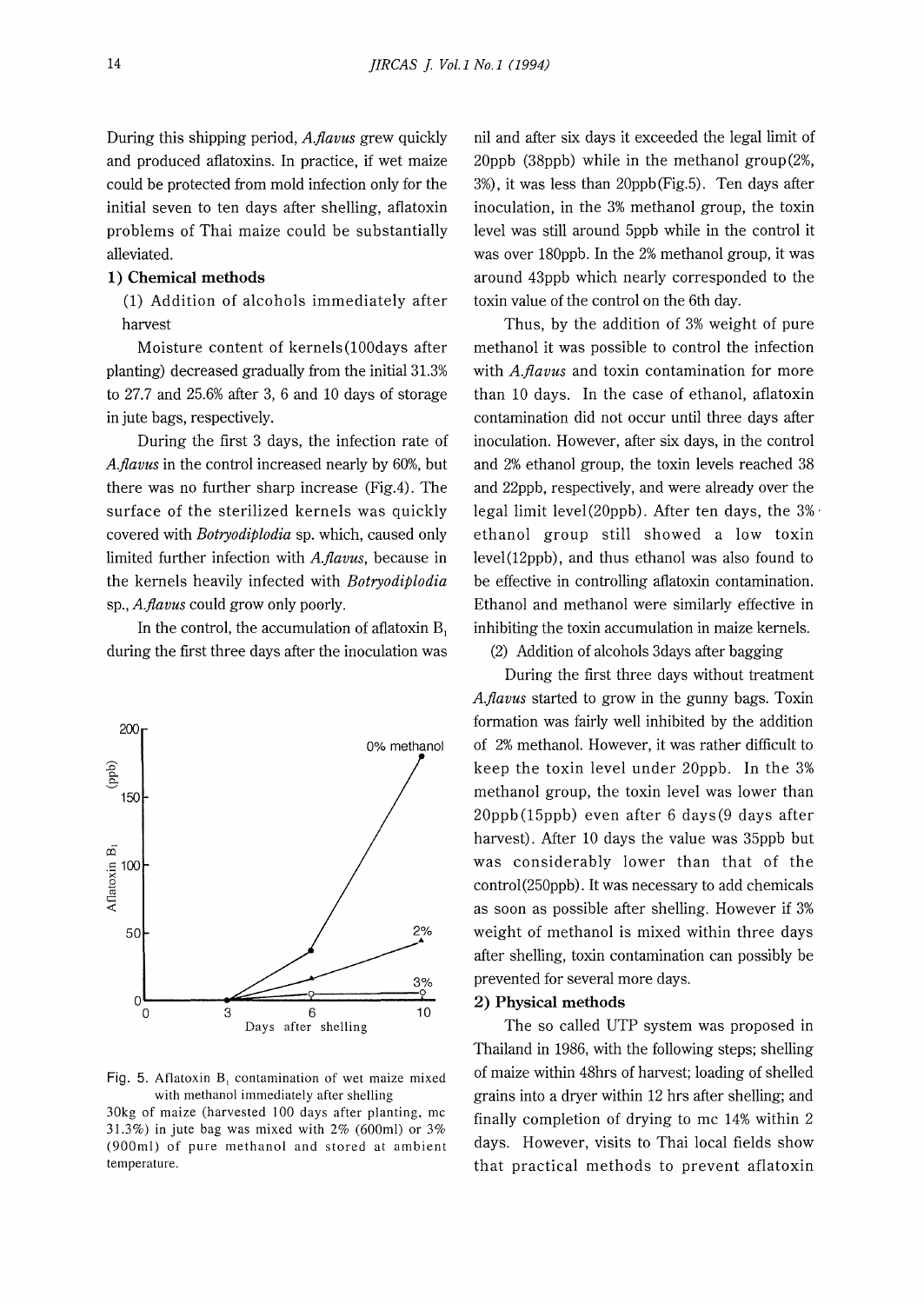contamination must be simple, inexpensive and the materials locally available. Considering such constraints, hermetic storage of maize in plastic bags was developed.

(1) Maize in various forms of packages

To confirm the effect of hermetic storage, maize was stored in various forms of packages". The following results were obtained.

- **1.** In traditional jute bags and fabricated plastic bags (polypropylene), *A.flavus* infection occurred **in** a short period of time (within 4 to 6 days).
- 2. Thick polyethylene bags( $125 \mu m$ ) and high density polyethylene bags( $40 \mu m$ ) inhibited completely the growth of *A.flavus.* In hermetic storage, maize consumed oxygen and produced CO<sub>2</sub>, creating an anaerobic condition inside the bag.
- 3. Wet maize kernels with various degrees of maturity and various levels of moisture contents (97, 111, 118, 125 days after planting and me 21.3%, 24.9%, 27.1%, 33.4% respectively) were all fully protected from *A.flavus* infection **in** thick polyethylene bags for over six weeks.

*I* 



Fig. 6. Aflatoxin contamination of maize in various packages.

- 4.Since in the gamma ray sterilized maize, the inoculated *A.flavus* scarcely grew, it was assumed that microorganism competition was not the main reason why *A.flavus* failed to grow in the plastic bags.
- 5.In porous jute bags and fabricated polypropylene bags aflatoxin contamination was severe (2,000 - 7,000ppb), whereas in thick polyethylene bags no aflatoxins were detected (Fig.6).
- (2) Maize in prolonged hermetic storage tests
- l.Maize with a high moisture content (me 36.9%, 90days after planting) was packed (35kg) in jute bags or in high density polyethylene bags, one or two of them lining the jute bags, and stored for 60 days at ambient temperature.
- 2.In the control, after 3 days, 68% of the kernels were infected with *A.flavus.* Then the incidence of infection decreased and within 10 days infection with *A.flavus,* was negligible although every kernel was heavily infected with various kinds of fungi other than *A.flavus.*  After 2 weeks, the incidence of infection with *A.flavus* again increased until the end of the experimental period.
- 3.Maize in jute bags (control) was heavily contaminated with molds and lost its



Plate 1. Inhibition of infection of wet maize with *A.jlavus* by hermetic storage left:in high density polyethylene bag, right:in jute bag maize;initial me 36.9%, stored at ambient temperature for 20days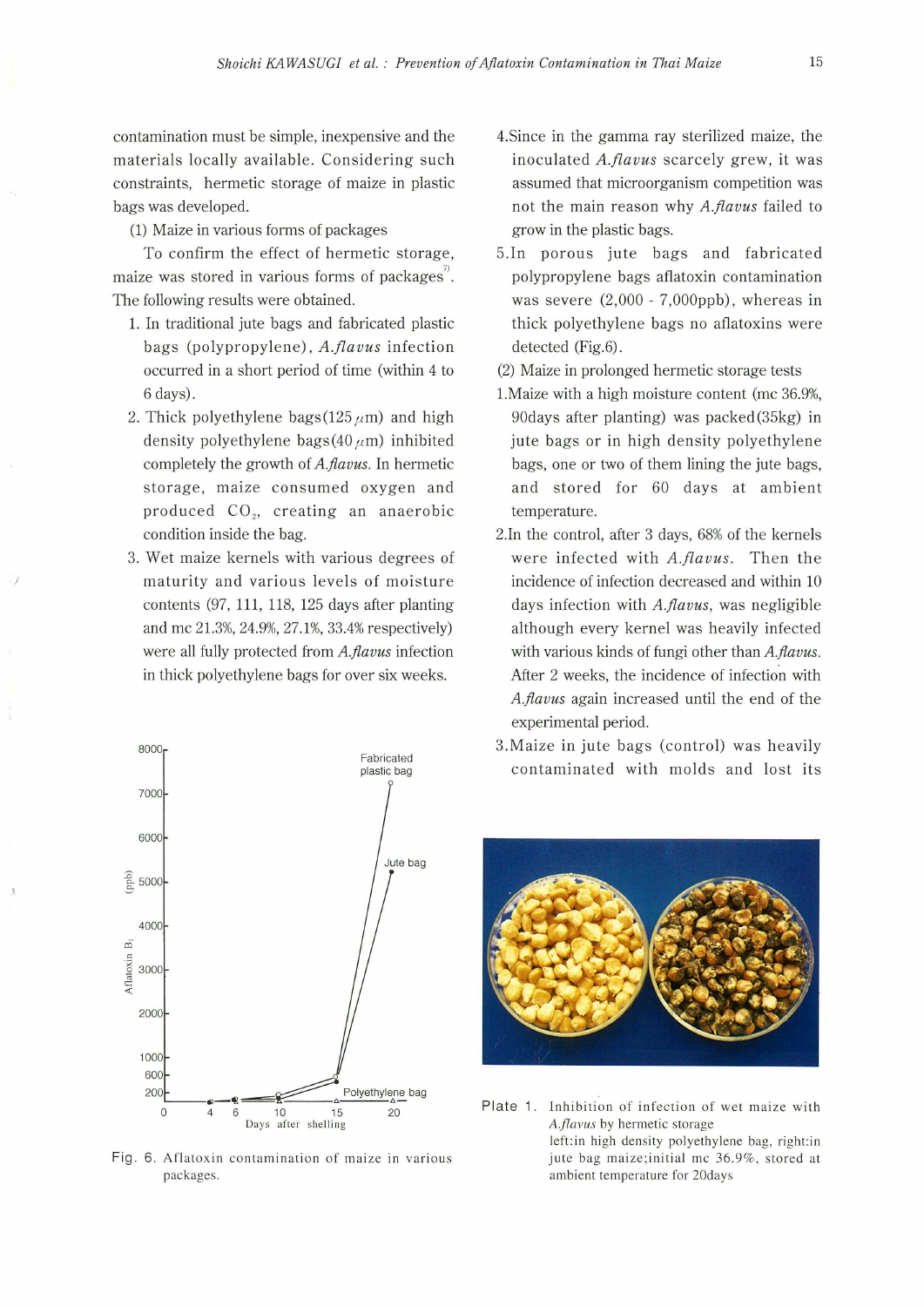commercial value within 5 days, irrespective of *A.flavus* infection.

- 4.Plastic bags were tightly bound so as to expel the air inside as much as possible. The infection with *A.f[avus* was completely inhibited (Plate 1).
- 5.After 10 days not only *A.flavus* but all kinds of fungi completely disappeared in every plastic bag.
- *6A.flavus* was not detected even in the plastic bags which were incompletely closed by folding the top ends.
- 7.A sour smell was detected after a few days in the plastic bags but after drying the smell became less pronounced. Since such a smell is not appreciated by traders, some promotional tactics are needed to overcome the prejudices.
- 8.The sour smell in the plastic bags was less pronounced by mixing of methanol during hermetic storage.
- 9. The growth of A.flavus was perfectly controlled in hermetic storage due to the anaerobic conditions  $(O, \text{deficiency}, \text{CO}, \text{accumulation}).$
- 10.In ordinary jute bags(control), aflatoxin was not detected before 10 days and then the concentration increased rapidly from 217ppb(14 days) to 1395ppb (30 days) and 977ppb (60 days).
- 11.Aflatoxin was not detected in any of the grains in hermetic plastic bag storage during the experimental period up to 60 days(Table 1).

12.A new system of maize handling to save the drying cost could be developed, if hermetically stored wet maize were supplied directly to the poultry industry.

### **Reference**

- 1) Kawashima, K. & Prisnar, S. (1993). Prevention of aflatoxin contamination in Thai maize 1. Infection of Thai maize with *Aspergillus flavus.*  JARQ 27 : 55-60.
- 2) Hall, D.W. & Hyde M.B. (1954). The modern method of hermetic storage. *Trop. Agriculture*  31 : 149-160.
- 3) JICA (1984). The Report for the Technical Cooperation Project on Maize Development in Thailand. JR-84-49, 78-119.
- 4 )National Committee on Mycotoxin Control in Agricultural Commodities (1987). Project to solve aflatoxin problem in maize. Department of Agriculture, Thailand. 1-5.
- 5) Rural Investment Overseas Ltd. (1988). Report on aflatoxin in maize in Thailand (Phase IID. London. 210-230.
- 6) Siriacha, P. (1985). Survey on aflatoxin in maize. In Seminor on Progress of Post-harvest Research, Department of Agriculture, Thailand. 10-12.
- 7) Siriacha, P., Kawashima,K., Saito, M., & Tonboon-ek, P. (1990). Maize from the infection by *Aspergillus flavus* and aflatoxin contamination in various packages. *Pro. Jpn. Assoc. Mycotoxicol.* 32 : 41.